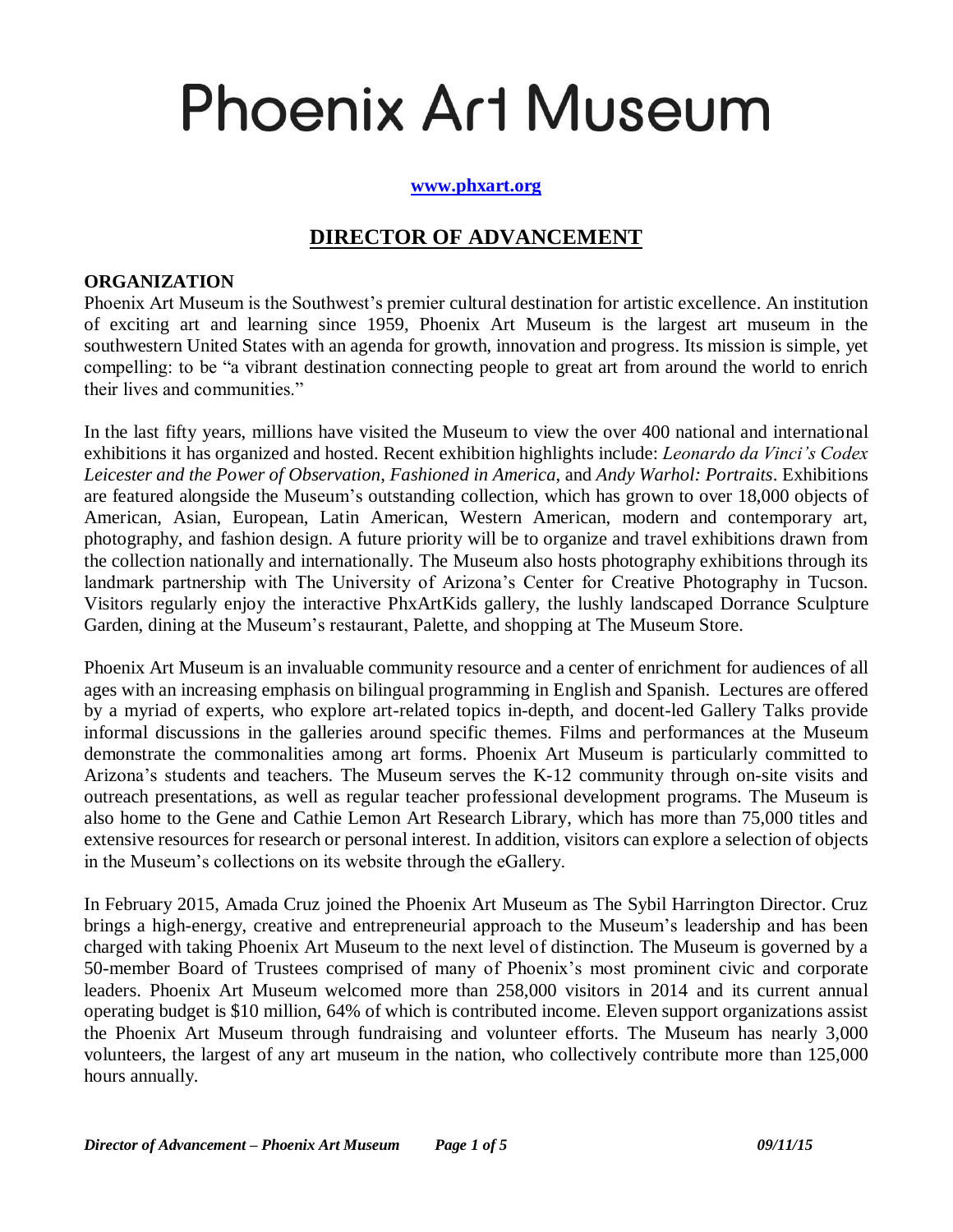# **COMMUNITY**

Phoenix, Arizona, is the hub of commercial activity in the Southwest and the center of more than twenty communities that are collectively referred to as the Valley of the Sun. Approaching 4.5 million residents, the Valley is the twelfth largest and third fasted growing metropolitan area in the U.S. Known for its temperate winters, natural scenic beauty, and sports and recreation resources, Phoenix is also ranked 9<sup>th</sup> in the country among the next major market boomtowns when ranked for sustainable job and population growth, pro-business environment, and supply of affordable housing. With a median age of 32, the Valley is the fifth youngest metro region in the country.

Top private employers include Raytheon, Banner Health, Wells Fargo, Intel, JPMorgan Chase, and American Express. Growth is projected in the renewable energy, biomedical research and personalized medicine, advanced business services, and mission-critical data and technology sectors. While tourism and construction have always been major sectors of the Valley's economy, diversified growth in these other sectors are contributing to a sustainable future. Education and its relationship to the region's economic vitality is top of mind in Phoenix. More than two dozen of the Valley's high schools are nationally ranked. The Valley is also home to Arizona State University (ASU), which operates four diverse campuses serving approximately 70,000 undergraduate and graduate students, as well as the internationally renowned Thunderbird School of Global Management. Maricopa County Community Colleges' ten campuses across the Valley offer a wide range of technical training and affordable education options, and enrolls 100,000 students.

Building on significant investments in transportation infrastructure over the last twenty years, Phoenix voters approved a plan in August to more than triple the Valley's light rail network, increase bus service, rebuild 680 miles of arterial roads, and expand bike paths and other street improvements. Over 1.2 million light rail commuters take advantage of connections between Mesa, Tempe, Phoenix Sky Harbor International Airport, Downtown Phoenix, and the North Central Corridor every month. Transportation improvements support a renewed emphasis on downtown Phoenix development including the establishment of the University of Arizona College of Medicine-Phoenix and Phoenix Biomedical Campus, relocation of the Sandra Day O'Conner Law School to ASU's downtown campus, expansion of the Phoenix Convention Center, and a variety of new hotel, retail, and dining options.

Phoenix is rich in cultural opportunities and programs, with more than 8,500 performances, 250 exhibitions, and 2,500 school programs produced every year. The combined spending of arts organizations results in an annual economic impact of more than \$300 million. Some of the biggest players in the Phoenix arts scene have joined forces to create the Central Arts District, a grouping of arts and cultural venues and groups within walking distance of each other and the light rail stop at McDowell Road and Central Avenue. The new district is meant to coordinate the thousands of performances, exhibitions, and programs held in the area each year and raise the visibility of its members, including the Phoenix Art Museum, Heard Museum, Arizona Opera, Phoenix Center for the Arts, Playhouse on the Park, Phoenix Community Alliance, Arizona School for the Arts, and Central Arts Plaza.

Sources: [www.gpec.org,](http://www.gpec.org/) [www.forbes.com,](http://www.forbes.com/) [www.phoenix.gov,](http://www.phoenix.gov/) [www.azcentral.com](http://www.azcentral.com/)

# **POSITION SUMMARY**

Reporting to the Museum's Director, the Director of Advancement will be a visionary team leader who will guide and manage the 18-member Development and Marketing Division. Key responsibilities include leading the direction, planning, and execution of development and marketing initiatives to expand the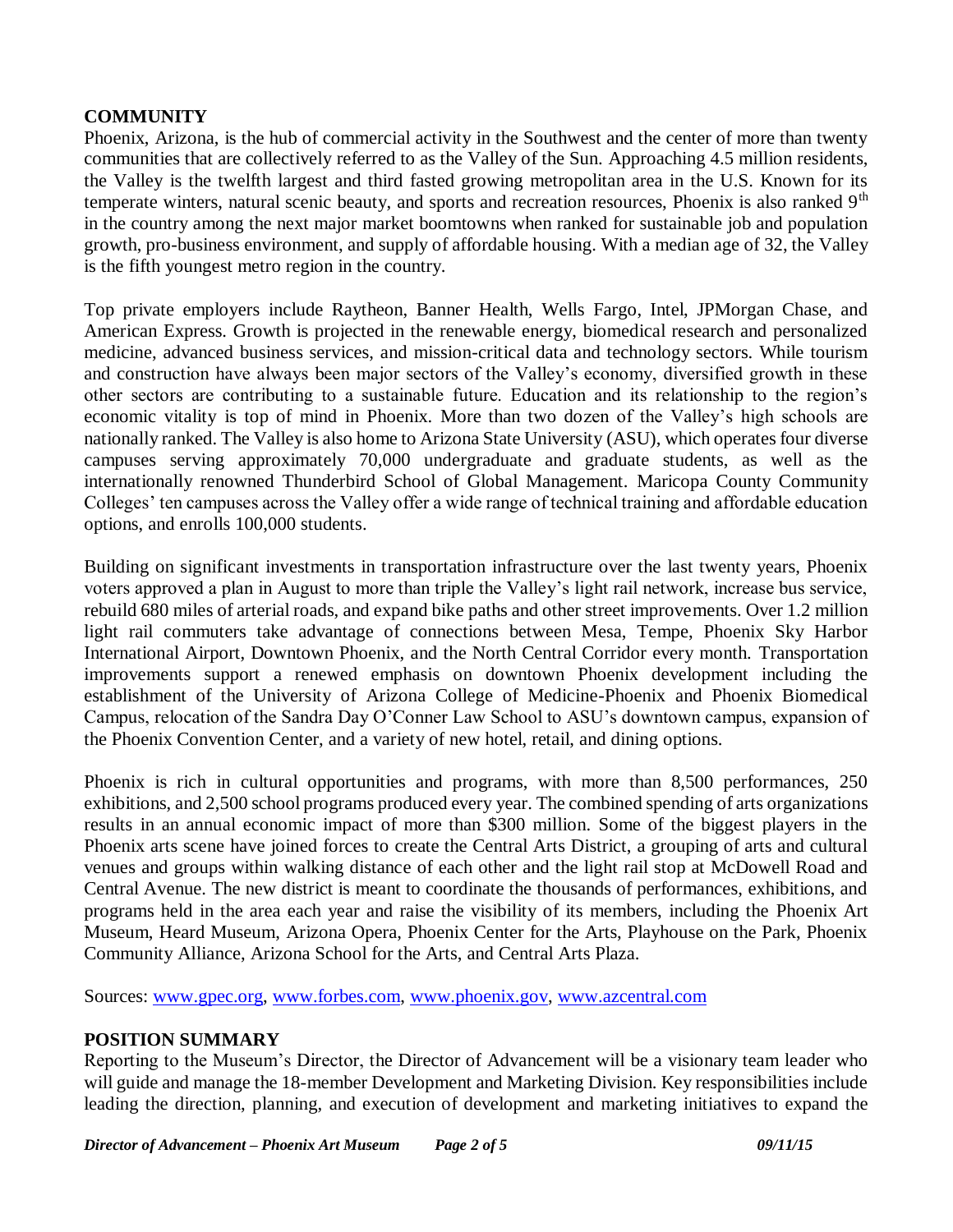Museum's audience and maximize revenue in support of the Museum's strategic plan. As the chief fundraiser for the Museum, and in anticipation of a future capital campaign, the Director of Advancement will partner with the Director and members of the Board and its Committees to grow total contributed income, particularly major gifts of \$100,000 and above.

# **PRIMARY RESPONSIBILITIES**

# *Management and Leadership*

- Collaborate with the Museum Director and senior management team to develop short- and long-term strategic development and marketing goals for the Museum.
- Administer all day-to-day operations of the Museum's Development and Marketing Division including Board, major, foundation, corporate and government giving; the Circles (\$1,500+) individual giving programs, special events, and all Museum membership levels to ensure the organization has a vibrant, ongoing stream of contributed revenue.
- Manage the Visitor Services and Marketing teams to maximize earned revenue (e.g. museum admissions) through effective marketing initiatives.
- **Prepare and manage strategic marketing and development plans, ensuring that the Division** adheres to long-term and operational goals and objectives; present regular progress reports to the Director and Board.
- Develop, manage and mentor the Division's 18-member staff, empowering them to master and manage their respective areas of responsibility with accountability; provide appropriate resources, encouragement and acknowledgement of success; evaluate staff annually or more often, as needed.
- Prepare and manage annual Development and Marketing budgets; continually monitor all department budgets to ensure they are operating within established revenue and expense parameters.
- Contribute to the overall success of the institution as a member of the Museum's senior management team.

# *Major Gifts Fundraising*

- Undertake primary responsibility for major donor interaction and support Director, Board and curators in all major donor and prospect contacts.
- Oversee donor cultivation events including exhibition openings, donor dinners, small dinners hosted by trustees, member tours and engagement events, and Phoenix Art Museum's annual black tie gala, the pARTy.
- Maintain a portfolio of high-level foundation and corporate relationships to support all fundraising initiatives including planned giving.
- Serve as a strategic thought-partner with the Museum Director to ensure maximum effectiveness in major gift relationships and solicitations.
- Direct the strategic use of the Raiser's Edge database and other development communication tools to ensure that Development and other Museum staff utilize them for communicating donor and prospect contacts, maximizing relationships, and creating timely and accurate reports.

# *Marketing and Brand Management*

 Design, implement, and manage a comprehensive marketing program to meet institutional needs for earned revenue and attendance targets utilizing direct mail, telemarketing, advertising, website, social media, e-commerce, and other forms of promotion. Oversee the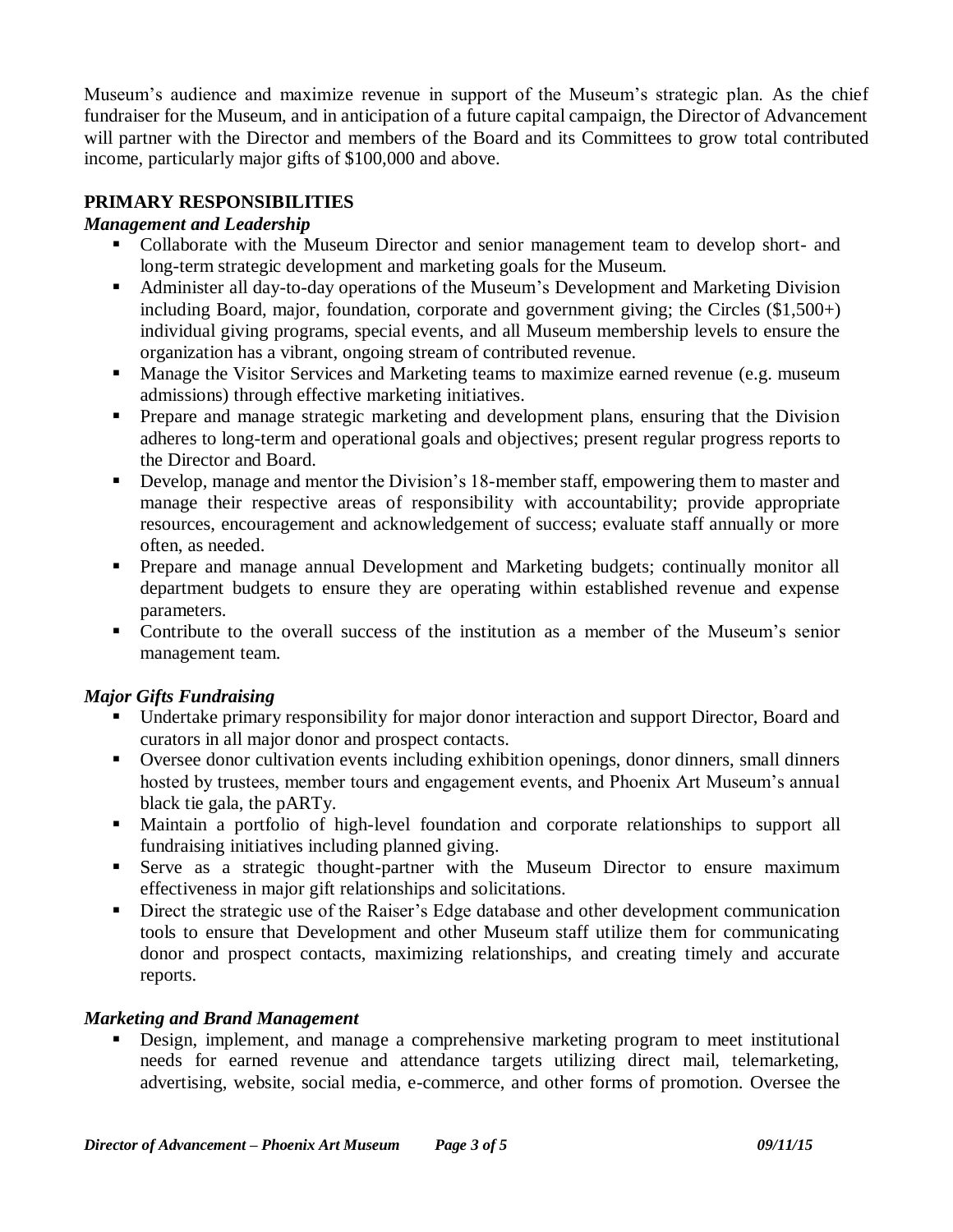design and production of the Museum's publications. Create and manage short and medium term marketing and public relations campaigns.

- Lead the Marketing team in the creation of a sophisticated marketing plan to solidify the Museum's brand and promote the institution as a whole, not just its exhibitions.
- Understand visitor profiles to reach core audiences, and identify strategies and market placement to reach new and diverse audiences, including the Hispanic community.
- Collaborate across all Museum departments, external support organizations, and Board committees to strengthen communication strategies for their distinct and diverse audiences, including the Hispanic community.

# *Board and External Relations*

- Serve as the primary Museum liaison to the Marketing and Development Committees of the Board of Trustees and as the primary point of Development contact with the Museum's 50 member Board.
- Liaise with the Board Chair, Museum Director, Development and Marketing Chairs and individual members of the Board to identify their development and networking capabilities and to help them achieve their goals.
- Represent the Museum to the community at events and conferences, as appropriate.

# **TRAITS AND CHARACTERISTICS**

Commitment to the mission and goals of the Phoenix Art Museum will be necessary for success in the Director of Advancement position. The successful candidate will possess a high degree of creativity, energy and initiative, as well as the capacity to inspire and motivate staff, donors, prospects, board members, and volunteers. Additionally, the Director of Advancement will create a culture of excellence throughout the Development and Marketing Division and will possess the following characteristics:

- **Leadership and Personal Accountability** Inspires others, builds trust and demonstrates loyalty, while acknowledging his/her own responsibility to be accountable for personal actions and professional decisions. Encourages positive and creative working relationships across departments.
- **Customer Focus and Interpersonal Skills** Maintains a commitment to the satisfaction of all stakeholders by anticipating customer needs and developing appropriate solutions. Communicates effectively and proactively with others, treating individuals with courtesy, respect, and consideration.
- **Goal Achievement** Sets clear, results-oriented goals that are relevant, realistic, attainable and measurable. Identifies and implements required plans and milestones to achieve specific organizational goals.

# **QUALIFICATIONS**

The successful candidate will have a minimum of eight years of progressively responsible development and fundraising experience, and a demonstrable understanding of marketing. S/he will have a distinguished record of successful fundraising efforts and the proven ability to develop budgets and manage financial resources effectively. Qualified applicants will have a Bachelor's degree, advanced degree preferred. Outstanding written and verbal communications skills are necessary, with a preference for fluency in English and Spanish, as well as the passion to work with and for the greater community. Expertise in standard Microsoft Office computer applications is required. An understanding of and/or a passion for the visual arts is essential.